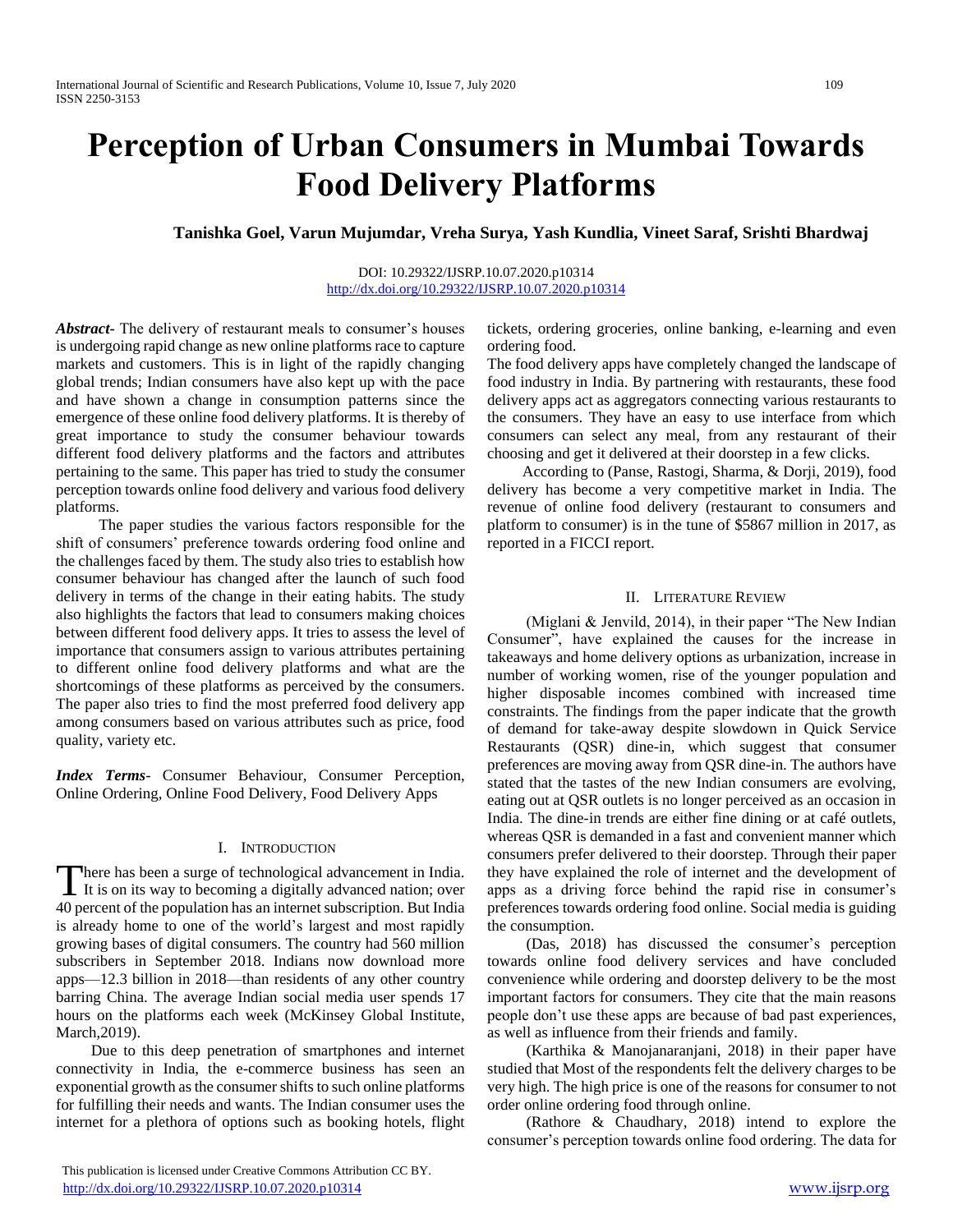International Journal of Scientific and Research Publications, Volume 10, Issue 7, July 2020 110 ISSN 2250-3153

the study was gathered through two structured sets of questionnaire, and an online survey was used to collect the data for this study. The survey was done by gathering data from students of Indore. The first part of their questionnaire included questions about the factors which make the consumers order food online and have cited as time being the most important factor, because early delivery equals less time wastage and hence it influences the consumer as everyone in this dynamic world no one wants to spend on non-productive things. The 24 by 7 services have a major impact as the consumer is not restricted to the certain time limit. Convenience is the biggest factor driving online food ordering. Consumers do not have to leave their home nor travel to find and obtain food online. Convenience offers the consumer to have a sense of control and an authority over what to buy, the next it also helps in the selection of products on a wide variety on the internet. The other factors include ease of accessibility, multiple payment options and flexibility provided by online food delivery apps.

 Similar factors have been studied by (Vinaik, Goel, Sahai, & Garg, 2019) who have concluded that the most important factors are convenience, easy payment method, delivery time and receiving the expected order, good customer service and receiving the right order. However there are still a lot of people who don't order food online. This is because of factors such as; consumers don't feel safe sharing their personal and financial information, they face problems while using digital payment options, or are not very comfortable with the technology aspect of it.

 (Parashar & Ghadiyali, 2020) analysed the change in consumer behaviour after the development of food delivery apps and the reasons behind the transition. Primary data is collected to study consumer behaviour, whereas secondary data is used to collect information about the types of apps used by consumers. Its findings were that the fast-paced life of individuals and the convenience of ordering food online has led to the boom of food delivery apps. It also found that consumers value the speed of delivery the most, while quality of service and discounts were also important factors affecting the consumers' behaviour. The main challenge faced by consumer is the prices of food items available on the food delivery platforms are higher than what the consumer pays at the restaurant itself. Another challenge faced by consumers is the non-availability of some restaurants on the apps.

 (Jacob, Sreedharan, & K, 2019) have discussed the general views and perceptions of online food delivery apps like Swiggy, Uber Eats and Zomato amongst common consumers. The research was conducted mainly in order to see the impact of these applications on traditional way of food serving, youth and in order to analyse their success in the current market. The information regarding this research was collected through a mixed approach which consisted both of qualitative and quantitative methods, including collection of data from 300 users and 100 non-users of the app which consisted people of different age groups. Even after the limitations regarding the respondent number and consumer perception, it was concluded that online food ordering system has its own benefits and limitations, additionally it was found that youth are more inclined towards these apps with Swiggy being the most successful.

 Similar findings have been suggested by Thomas Lim in his paper, the paper states that the competitive world across India was

 This publication is licensed under Creative Commons Attribution CC BY. <http://dx.doi.org/10.29322/IJSRP.10.07.2020.p10314> [www.ijsrp.org](http://ijsrp.org/)

badly hit by the recent economic slowdown. As an attempt to strive towards maintaining at least the style of living, most urban population have changed the food habit, opting for eating out, picking up anything on the way or back from work and lately online food aggregators with special discounts turned out to be a bliss for all sections of urban society during the recession (Lim, 2019).

 (Janib, Gayathri, & Shabu, 2019) have discussed the consumer perception towards Swiggy digital food application service by conducting an analytical study. They wanted to find out a relationship between the service provided by the Swiggy app and the consumer's satisfaction achieved through the usage of this particular app. For the study, approximately 100 respondents were taken as sample and the information was collected from them with help of a series of questions. The questionnaire included inquiries regarding the offers provided by Swiggy, delivery time, price of food, income of consumers, and various other questions regarding the consumers experience till date with Swiggy for analysis and to find out how they are correlated with consumer satisfaction. Even though there were time and respondent limitations, research was enough to extract some findings which lead to the conclusion that Swiggy remains one of the top food delivery food applications but it could be improved by removing minimum order value and improving method of consumer recommendation and feedback process.

## III. RESEARCH GAP

 When we studied how food delivery apps influenced consumer eating habits, we studied many papers but could not find any conclusive data on how the consumer behaviour such as food consumption and spending patterns have changed after the launch of food delivery apps in India. Therefore, this is the research gap that we found and this is one of the objectives of our study.

#### **1. Research Objectives**

- 1.1 To study the Factors affecting consumers' behaviour while ordering food online.
- 1.2 To identify the challenges faced while ordering food online.
- 1.3 To understand how food delivery apps influence eating habits
- 1.4 To determine which is the most popular food delivery pp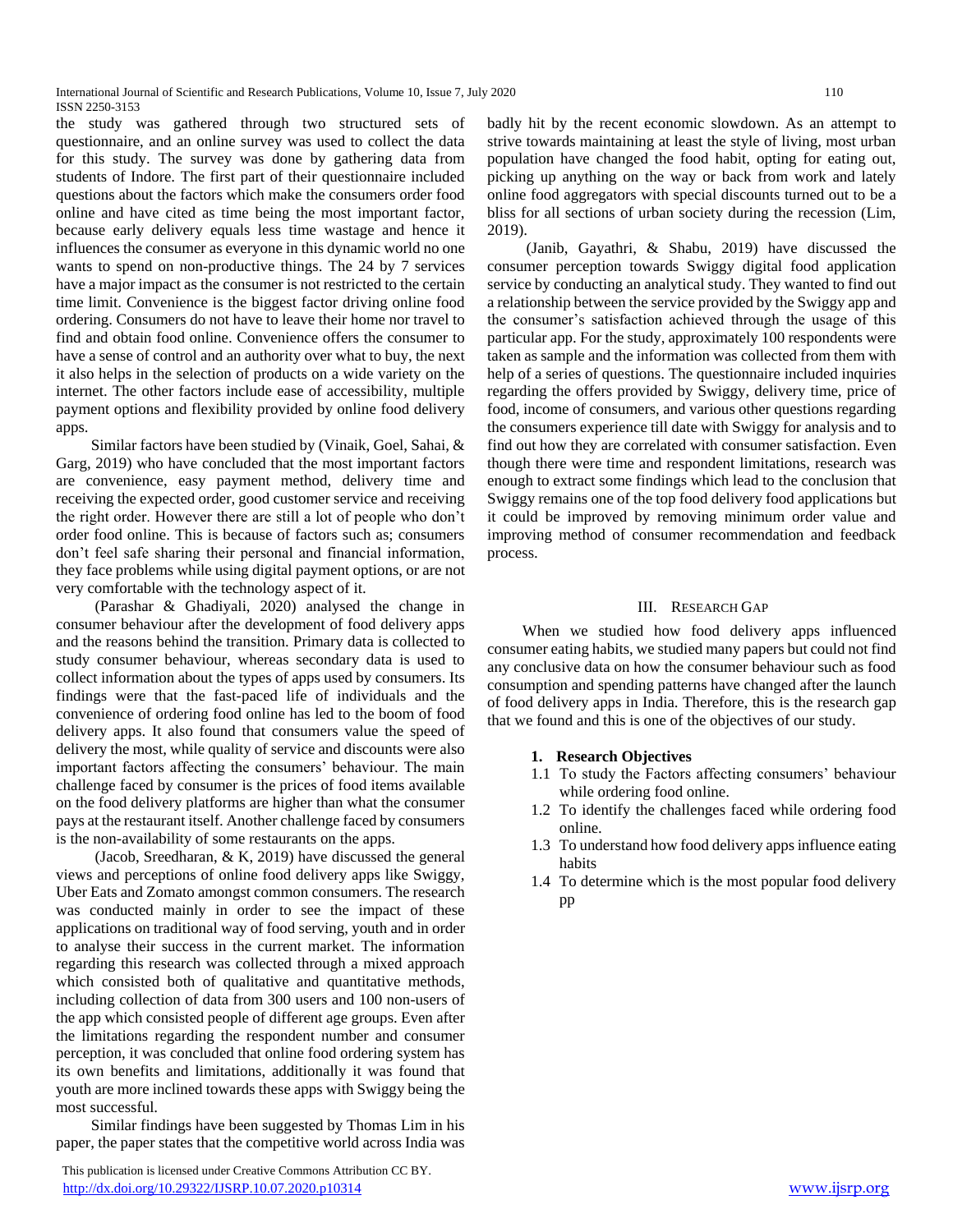International Journal of Scientific and Research Publications, Volume 10, Issue 7, July 2020 111 ISSN 2250-3153

## IV. FINDINGS

## 1.5 Factors affecting Consumers' Preference towards Food Delivery Apps

## Chart 1: Reasons for which consumers do not prefer to order online



Source: Primary Data Sample size: 42 Unit of measurement Y- Axis: 1 unit  $= 1$  respondent

 From chart 1, we can see that 20% of the total sample size are hesitant to order food online. Six factors were studied to understand why consumers do not prefer online ordering. 52.3% of the respondents cited health concerns as the primary reason for this, followed by poor taste and quality (35.71%). Other factors included minimum order criteria, price and packaging. It has been observed that these food delivery platforms provide a large range of fast food options. Since the Indian consumers have started shifting towards a healthier lifestyle, they tend to avoid ordering food online due to the lack of healthier offerings. The second major reason cited by respondents is taste and quality since they fear that the same taste and quality might not be maintained if the food is delivered as compared to the quality offered at restaurants.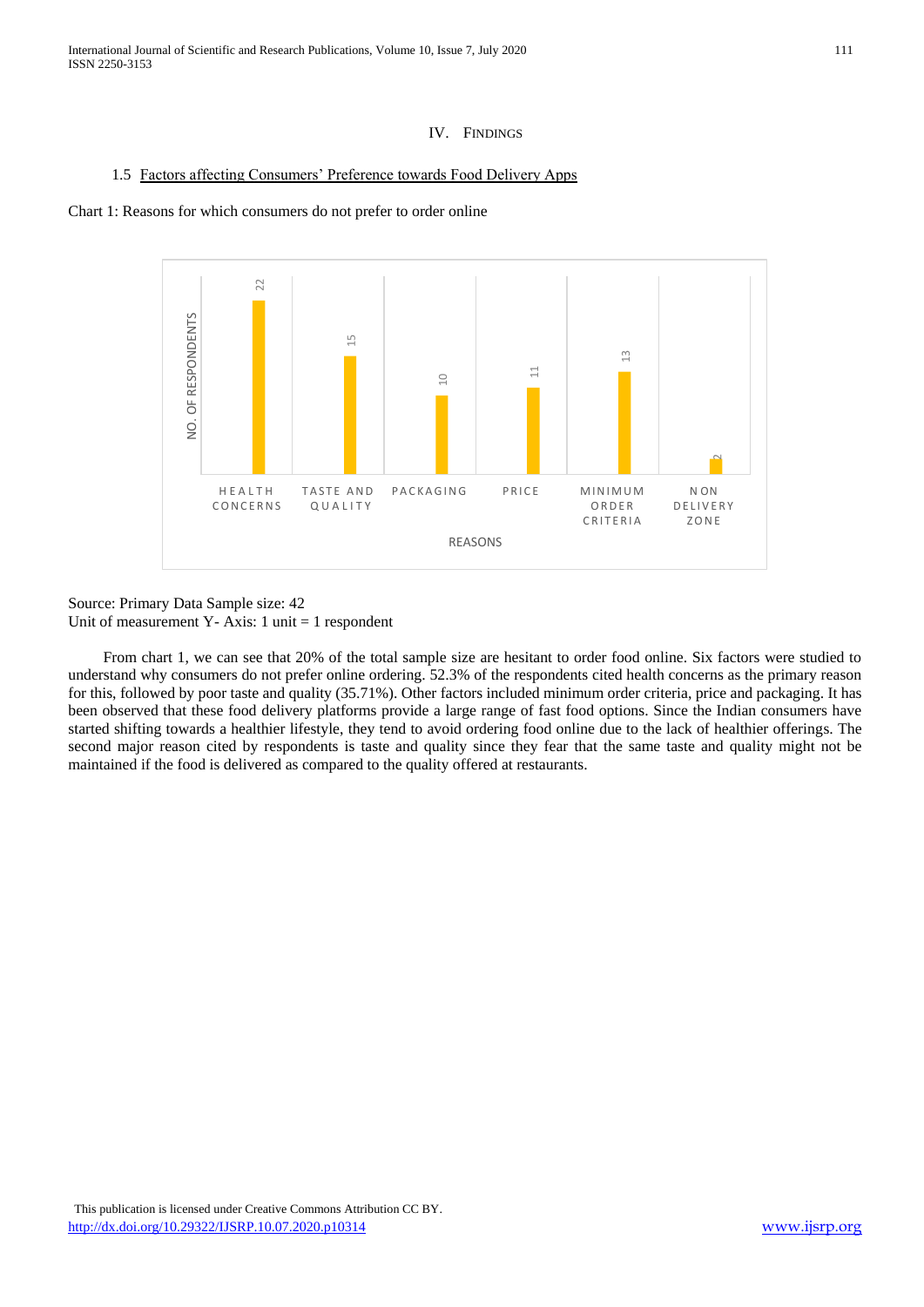



Source: Primary Data Sample size: 171 Unit of measurement Y- Axis: 1 unit  $= 1$  respondent

 Five main factors that influence people to order food online were studied. From chart 2, we can see that the most important factor is the variety of options available on the food delivery platforms. By bridging the gap between restaurants and consumers the food delivery apps have provided consumers with numerous options of restaurants as well as cuisines to choose from at a tap on their phone. For example, Swiggy is a dedicated food app and it has close to 12,000 partner restaurants in eight cities (Kanteti, 2018). Other factors include convenience and lower delivery time. Few respondents also said that the offers given by these apps also influence them to buy online and while some said that their social anxiety is also a factor that influences their preference because it prevents them going out and hence getting food delivered at their doorstep without having to step out of their house seems like a comfortable option.

Table 1: Importance of various factors while ordering food online

| <b>Particulars</b> | <b>Price</b> | <b>Food</b><br><b>Quality</b> | <b>Delivery</b><br><b>Time</b> | <b>Delivery</b><br><b>Charge</b> | <b>Discount</b><br>& offers |
|--------------------|--------------|-------------------------------|--------------------------------|----------------------------------|-----------------------------|
| Mean               | 3.82         | 4.23                          | 3.54                           | 3.54                             | 3.68                        |
| Standard           |              |                               |                                |                                  |                             |
| Deviation          | 1.08         | 1.03                          | 1.13                           | 1.18                             | 1.15                        |

Source: Primary Data Sample size: 171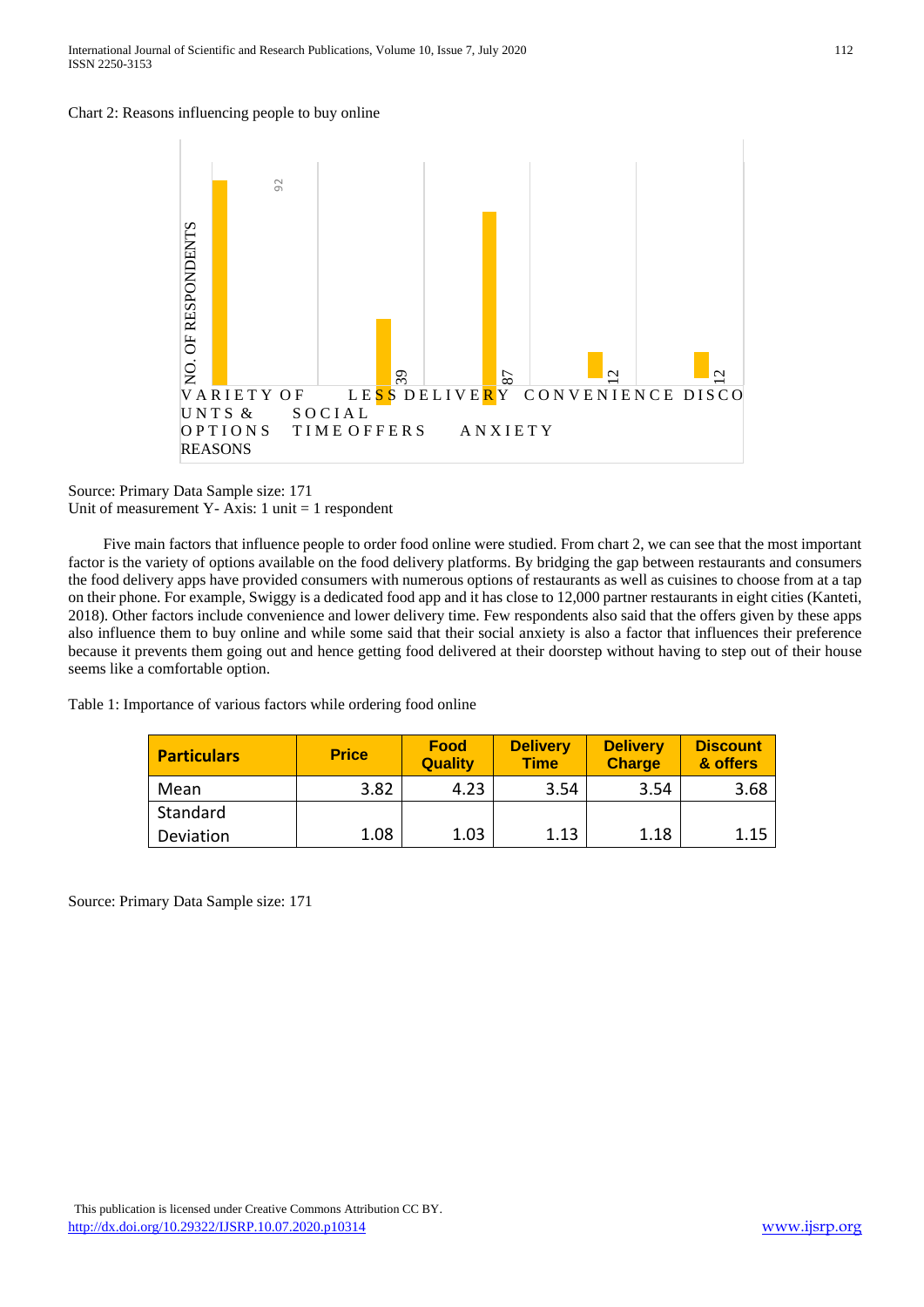Respondents were asked to rank five factors based on the importance assigned to each factor while ordering food. From Table 1, it can be concluded that the most important factor considered by respondents is food quality. It has been considered even more important than the price as the consumers don't want to compromise on the taste and quality of the food even if it means paying a little extra for the same. Various discounts and offers such as Zomato Gold and Swiggy. It given by apps are also appreciated by the consumers and it tends to influence their purchase decision. For example, if the restaurant of choice is available on more than one food delivery platform, then consumers choose the app which offers a higher discount. Delivery time taken for the food to reach to the consumer's doorstep and the delivery charges levied by the restaurants are considered as relatively less important.





Source: Primary Data Sample size: 171 Unit of measurement Y- Axis:  $1 \text{ unit} = 1 \text{ responent}$ 

 Various occasions at which consumers normally order food online have been studied in this paper. In chart 3, we can observe that mainly, people order food when there is no other option available. The next most common occasion is during a social gathering with friends and family. People like to order food during social gatherings because not only does it provide many options but is much more convenient for people. Some people also order food online to substitute or supplement home cooked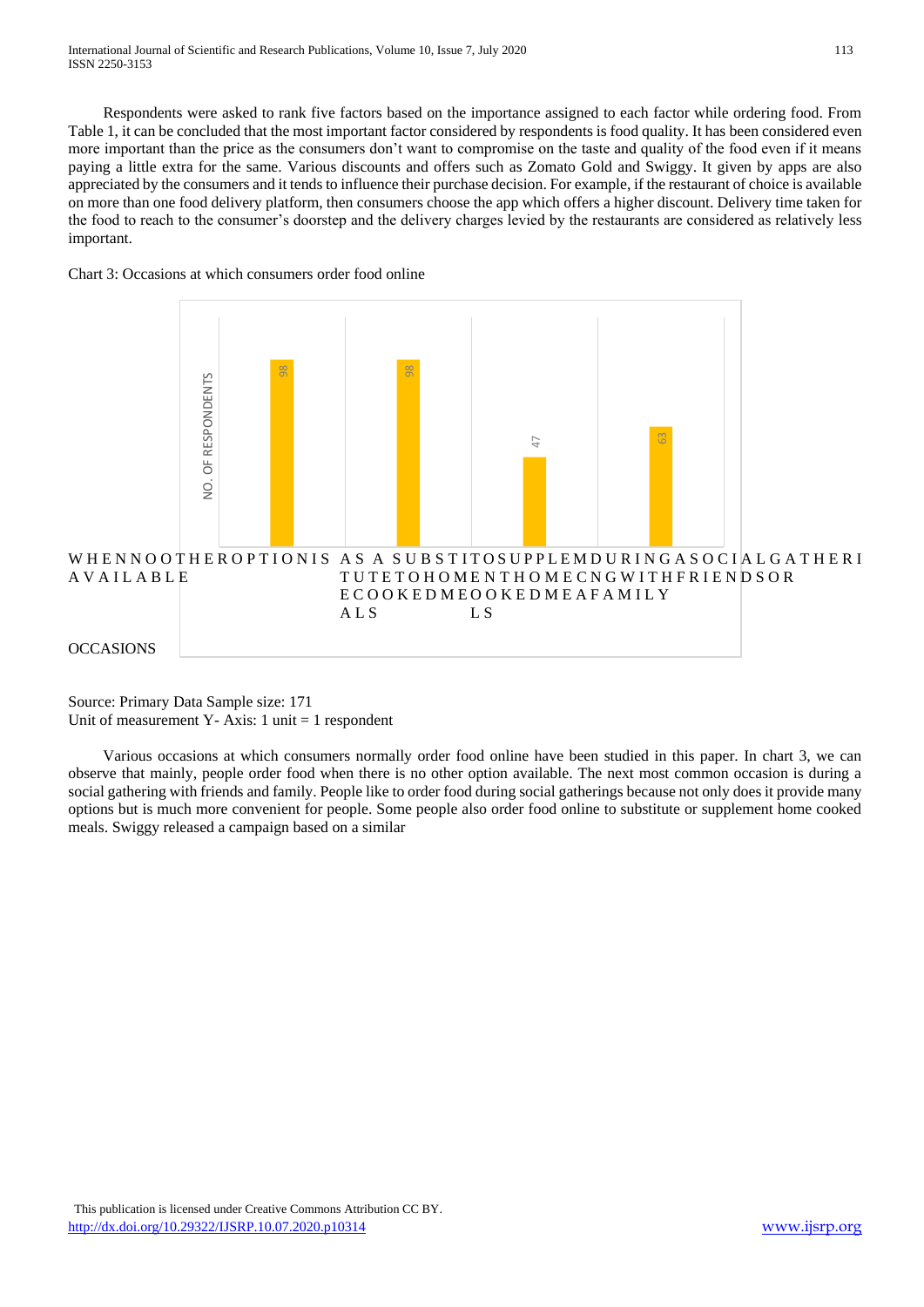insight called "Ghar Ka Khaana, Saath Mein Thoda Swiggy!" that attempts to strike a chord with most Indian families today, where consumers like their home cooked meals but also look forward to an exciting element that complements their routine (BrandEquity.com, n.d.).

1.6 : Challenges while ordering food online

 Online food delivery services are growing rapidly and are set to grow at a rate of 15% in India, but they still face a number of problems which dissuade consumers from ordering food online.

Chart 4: Consumers' agreeableness on minimum order criteria



Source: Primary Data Sample size: 171 Unit of measurement Y- Axis: 1 unit  $= 1$  respondent

 One of the major problems faced by consumers is the fact that some restaurants have a minimum order criterion, which states that an order must exceed a certain amount or else it will not be delivered. 43% of the respondents were against this feature. Their opinion was that the minimum order criterion forced them to overspend and buy things they did not want. It also prohibits them from ordering small items, such as desserts or drinks. However, if you look at the app's point of view, this rule is logical as it reduces the delivery costs of orders which are miniscule.

Chart 5: Major factors influencing consumers' ordering behaviour

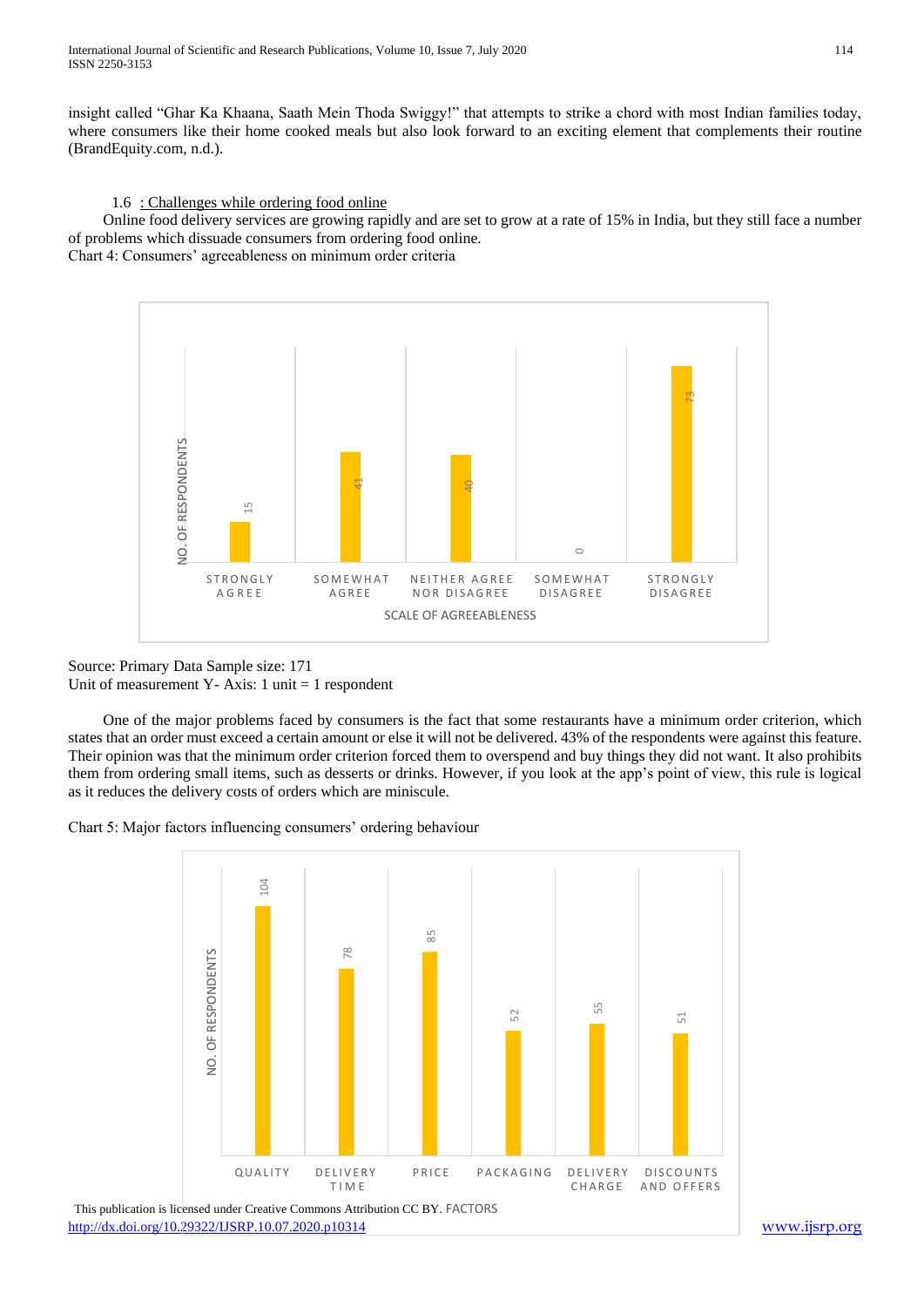Source: Primary Data Sample size: 171 Unit of measurement Y- Axis: 1 unit  $= 1$  respondent Source: primary data

 Another major factor that affects consumers is the pricing. Delivery apps often price their food above the normal rate charged by the restaurant. On top of that, there is often a hefty delivery charge and an even heftier packing charge. Over and above that, many restaurants post inexplicable charges that results in a massive bill. Consumers generally feel this is unjustified as they end up paying higher without experiencing the ambience of the restaurant. Also, all restaurants are not available on the delivery apps. This is a major complaint of the consumers, as they can see the restaurant and their app but cannot order as a message saying "Does not deliver" is shown alongside it.

 Another worry people had while ordering food online was the maintenance of quality. The time period between when the food is ready and when it is delivered to your doorstep has a ton of potential problems. The first is temperature; if not properly packed, the food can lose its ideal temperature and can become soggy ad unpleasant. The delivery process is another issue; consumers have said that they have no idea how the food is actually transported, and how sanitary the transportation method is. Also, there is no guarantee that the delivery guy will maintain your food; he may sneak a few fries and even sip your drink. Consumers have reported poor experiences in the past which therefore dissuades them from ordering food.

Chart 6: Frequency of dissatisfaction faced by consumers



Source: Primary Data Sample size: 171 Unit of measurement Y- Axis:  $1 \text{ unit} = 1 \text{ respondent}$ 

 Although consumers have reported poor condition of the food delivered, our study has shown that a majority of the respondents rarely have problems. Over 80% of the respondents showed dissatisfaction less than once in 5 orders, of which 11% said they have never had a problem with the food delivered. In fact, the leading problem among consumers is that the delivery took too long and came late. Although this is still a problem, it is not as serious as lack of maintenance of quality.

 With the explosion of food delivery, things like packaging are constantly improving. Sealed containers are being developed in order to prevent any sort of tampering. In fact, Lamb Weston, a supplier of frozen potato products, has recognised that soggy French fries are unpopular, and is working on creating a new line of fries only for delivery. These fries will be stored in a vented container to reduce the moisture and thus the sogginess (The Official Wasserstrom Blog, 2018). If such solutions are developed, the problems faced by consumers would reduce significantly.

## 4.3 : How Food Delivery Apps Influence Eating Habits

 With the introduction of food delivery apps, almost 65% of the respondents said they have started spending more on food, whereas the same number were of the opinion that these apps led to them ordering midnight feasts and giving in to those latenight pangs of hunger. Hunger sees no time and no location, and ever since food delivery apps launched late deliveries, consumers started ordering more food at these late hours (Bahukhandi, 2018). Indians tend to eat light lunches and then eat a more extravagant dinner, especially if the last meal of the day is very late at night. Therefore, the post-midnight market is also a key market and has been well exploited by the food delivery apps (Bhushan, 2018).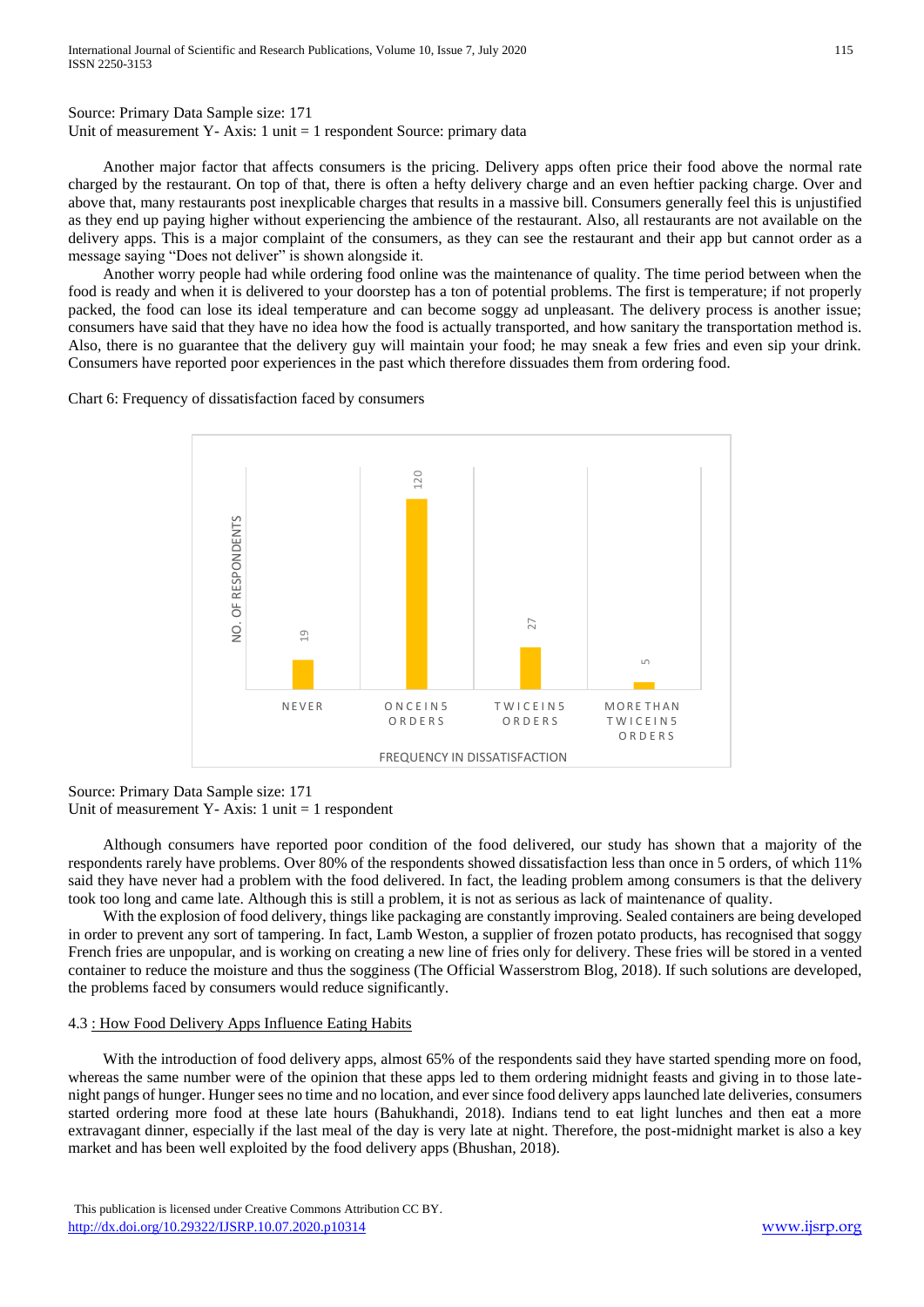



Source: Primary Data Sample size: 171 Unit of measurement Y- Axis: 1 unit = 1 respondent

 This publication is licensed under Creative Commons Attribution CC BY. <http://dx.doi.org/10.29322/IJSRP.10.07.2020.p10314> [www.ijsrp.org](http://ijsrp.org/)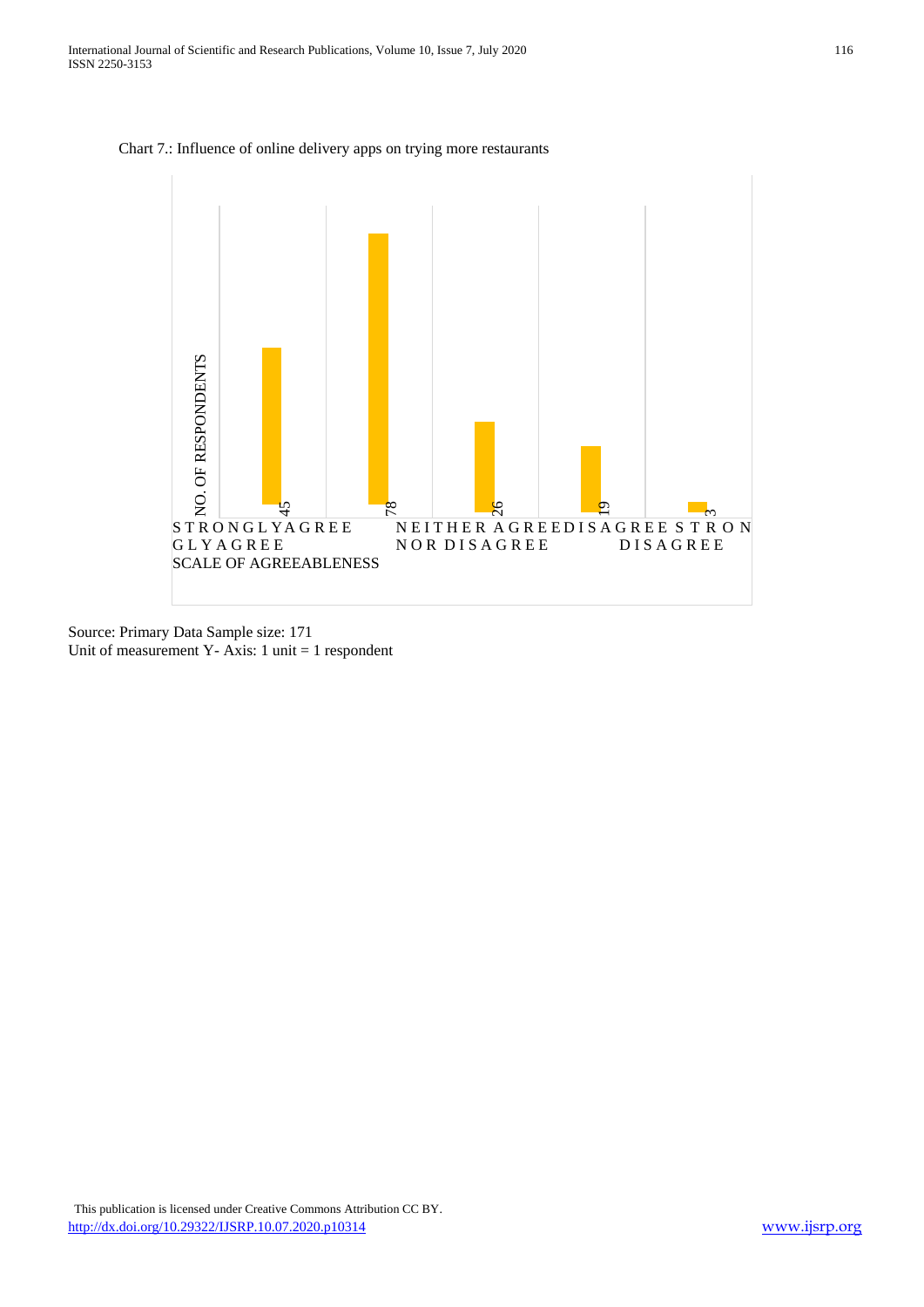These consumers also said they used to get to experience a whole new host of restaurants. Since a variety of options are available on these apps, consumers get to browse through a whole list of options, and get to look at places they've never seen before. However, at the same time, the respondents said they don't really get to try new cuisines. This may be because consumers aren't that open to new types of food, or they don't want to experiment when it comes to food.

 Over 50% of the respondents said that they tend to go out less often, and would rather eat at home. This is mainly because of the convenience factor. The respondents would rather have food delivered to their doorstep than have to take the effort to go out to a restaurant. In fact, restaurants which are not associated with any food delivery apps will eventually end up losing sales, and may even have to shut down over time.

## 6.4: To determine which is the most popular food delivery app?

 In order to determine the most popular food delivery app, we compared various apps on the basis of different factors. These factors included price, discounts and offers, grievance redressal, delivery time and maintenance of food quality in transit. On beginning this study, we found that Zomato and Swiggy are the most popular apps, with 47% and 41% of the population using these two apps respectively.

Chart 8 Preference of Consumers' Amongst Delivery Apps



Source: Primary Data, Sample size: 171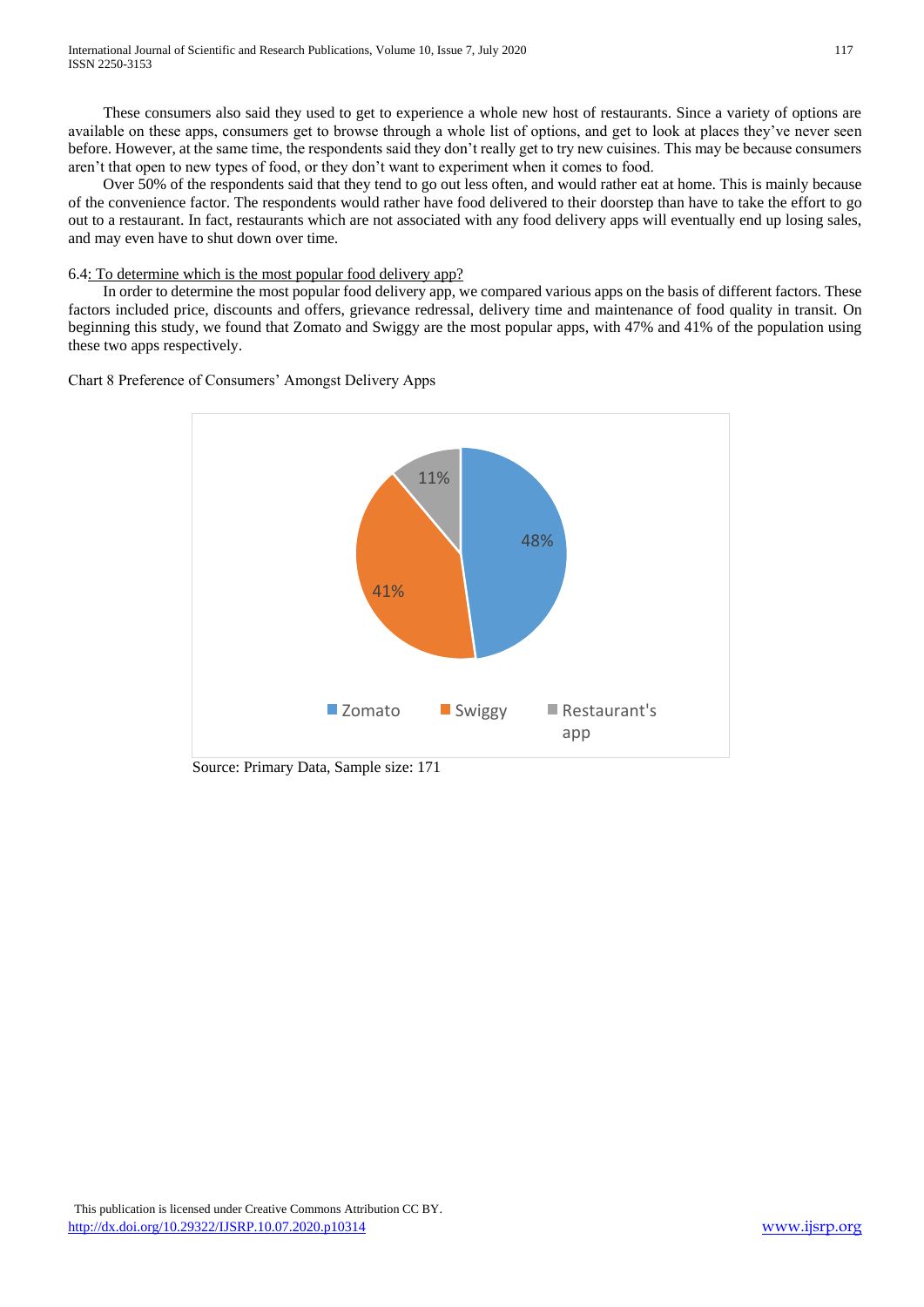| Table 2: Statistical Test on ranking scale of different online food delivery Apps |  |  |  |  |  |  |  |  |  |  |
|-----------------------------------------------------------------------------------|--|--|--|--|--|--|--|--|--|--|
|-----------------------------------------------------------------------------------|--|--|--|--|--|--|--|--|--|--|

| <b>Item Statistics</b>      |                    |                  |                                       |  |  |
|-----------------------------|--------------------|------------------|---------------------------------------|--|--|
|                             | Mean Rank (Zomato) | Mean<br>(Swiggy) | Rank Mean Rank (Restaurant's<br>apps) |  |  |
| Price                       | 3.34               | 3.46             | 2.9                                   |  |  |
| Discounts and offers        | 3.74               | 2.9              | 3.56                                  |  |  |
| <b>Grievance Redressal</b>  | 2.95               | 3.51             | 3.44                                  |  |  |
| Delivery Time               | 3.49               | 3.57             | 3.42                                  |  |  |
| Maintenance of food quality | 2.98               | 3.71             | 3.53                                  |  |  |

Source: Primary Data Sample size: 171

 In the above table, we have calculated the mean of each of the factors and apps we have studied. We collected the data from respondents by asking them to give each app a scale of 1 to 5 on the basis of a particular attribute, which we then used to calculate the values as shown above. When we compare the pricing policies of the respective delivery apps, Swiggy's prices are comparatively lower than Zomato's prices because most of the respondents gave a better rating to Swiggy in terms of price i.e., 3.3. However, Zomato offers a lot more discounts and offers to its consumers. Another area where Zomato surpasses Swiggy is the delivery time; Swiggy is perceived to be slower at delivering orders than Zomato. However, Swiggy is better at addressing problems of the consumers, and it also maintains the quality of the food better. Since Zomato is comparatively better than Swiggy on the basis of a majority of factors, it has a slightly higher popularity of 47% compared to Swiggy's 41%.

 However, that being said, Zomato and Swiggy are going through a cut-throat competition in order to be the most popular food delivery app. They are both constantly redesigning and innovating in order to make their app better. They could do this by modifying the design so that it becomes more user friendly. They could also offer GPS systems through which consumers can track their order in real time. The number of restaurants they partner with also makes a difference; consumers would obviously want a wider variety to choose from. If either app makes some significant ground on the other, it may be very difficult to catch up (Hariharan, 2018).

## V. CONCLUSION AND RECOMMENDATIONS

## 1.7 : Conclusion

 The paper has identified five factors that influence consumers to order food online, with variety of options that are provided by these food aggregator apps as being the most

important factor. By bridging the gap between restaurants and consumers the food delivery apps have provided consumers with numerous options of restaurants as well as cuisines to choose from at one tap on their phone. The food delivery apps have made food ordering convenient. They can select their order on the app which reduces the chances of a wrong order. The apps have multiple payment options available and hence offer great convenient to consumers which is the second most importance factors influencing consumer preference towards online food delivery apps.

 The most important factors considered by consumers while ordering food online is the taste and quality, followed by price. In our study we found that the consumers mostly order online when there is no other substitute available but a lot of respondents also order online food as a substitute to home cooked meals or during social gatherings with friends and family.

 Only 20% of the total sample size said that they do not prefer ordering online citing health concerns as the primary reason because the food delivery apps predominantly serve fast food options and lack the option for healthier food choices. Other major factor that the respondents cited for not ordering online are taste and quality of the food delivered vis-à-vis the quality provided in the restaurants along with minimum order criteria set by restaurants for ordering online.

 There are various challenges faced by the consumers while ordering food online amongst which the major challenge faced by the respondents is the minimum order criteria set by the food delivery apps as it forces them to overspend especially when they are looking for small food items such as a drink or some snacks. Another major challenge is the inflated and dynamic pricing policy of food delivery apps. These apps usually charge a higher price from consumers for items that are available at a cheaper price at the restaurants and these prices tend to go even higher if the demand for a particular order is high. Another challenge is the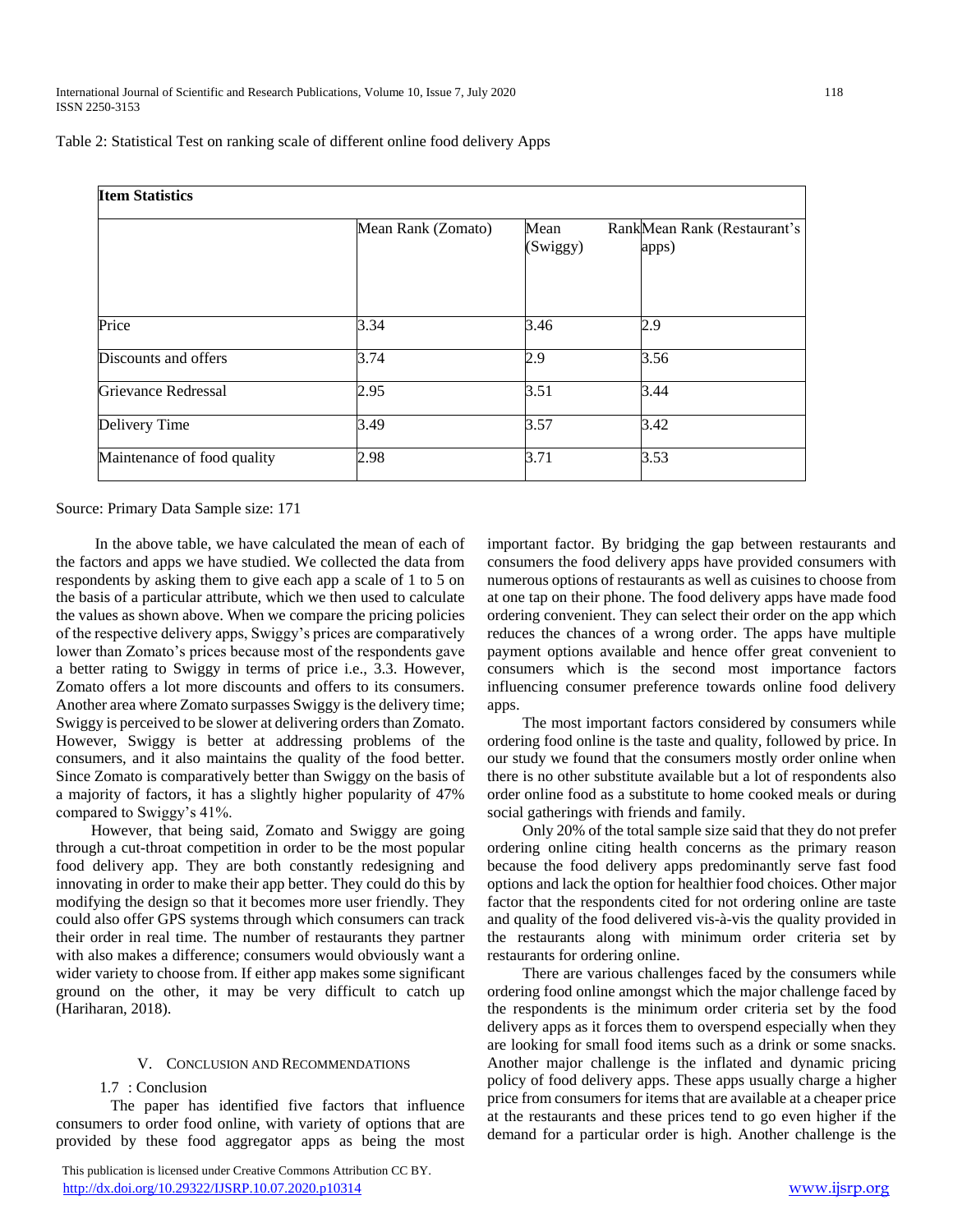International Journal of Scientific and Research Publications, Volume 10, Issue 7, July 2020 119 ISSN 2250-3153

maintenance of food quality in transit because the time taken for the food to reach the consumer's doorstep can cause various problems. For example, an incorrect temperature, if the food is not properly packed or the delivery takes more time than expected, the food can lose its ideal temperature and can become soggy and unpleasant. Also, there is no guarantee that the delivery guy will maintain the quality and hygiene of the food; he may sneak a few fries and even sip your drink. Consumers have reported poor experiences in the past which therefore dissuades them from ordering food (news18.com, 2018).

 The paper has also studied how consumer behaviour has changed after the introduction of food delivery apps. The consumers have started to spend more after the advent of food delivery apps because more than half of the respondents (61.4%) agree that they tend to give in to their midnight cravings due to the availability of various food option even late at night. 71.9% respondents have also agreed that they tend to try more restaurants and 66.08% respondents have agreed that they try more cuisines because of food delivery apps.

 Among the different food apps studied in this paper, Zomato is the most used app by the consumers having a share of 48% of the sample size, followed by Swiggy (41%) and other restaurant apps (11%). Zomato also offers more discounts and offers than other apps which can be the reason as to why most of the respondents use Zomato. However, the grievance redressal system of Swiggy is considered to be the best by the respondents. It has the promptest customer service system and responds to customer grievances immediately often returning the full amount in case it fails to satisfy the consumer (your story academy, 2019).

- 1.8 : Recommendations
	- There has been a shift in the consumer preference towards a healthier lifestyle. People are becoming more and more health consciousness and therefore are very careful of their diet. This health conscious consumer segment does not find its need fulfilled by the food delivery apps as they lack healthy and low calorie food options. Introducing restaurants that cater to such needs of consumers can increase the market share and brand loyalty of the food delivery platforms.
	- Many consumers do not appreciate the restaurants setting a minimum order criteria and this often dissuades them from ordering online. Bringing down this minimum order criterion to a reasonable amount in such a way that it does not affect the profitability of the food apps and at the same time not be a hindrance in consumer's preference of online ordering.
	- Though more restaurants are available, consumers are rigid in their food choices and don't tend to experiment with cuisines. The various food apps such as Zomato and Swiggy can encourage customers to try more cuisines by giving additional offers and discounts on a 'never tried before' cuisine, and can try running an advertisement or PR campaign such as Twitter

 This publication is licensed under Creative Commons Attribution CC BY. <http://dx.doi.org/10.29322/IJSRP.10.07.2020.p10314> [www.ijsrp.org](http://ijsrp.org/)

interaction with consumers who have tried a new cuisine or showing pop up ads. This will lead to an increase in share of wallet and deeper market penetration.

 The most important factor cited by consumers for preferring online food delivery is its ability to provide a variety of options. The food delivery apps can work towards bringing more variety in their services to attract more consumer. There should be an option of combining two orders from different restaurants. This will not only provide more variety but also give more flexibility and control to the consumer.

## VI. LIMITATIONS

## 1.9 Sampling Limitations

 The study has taken a sample of 213 respondents and not the entire population. Therefore, the findings of this study is based on the data collected from these respondents and might not hold true for the entire population. If census or population study had been used, this problem would have been solved.

## 1.10Sampling Method

 This study has used Non probability sampling technique. Convenience sampling method was used to select samples. These samples selected might not be a true representation of the entire population and may result in bias on the part of the researcher.

## 1.1 Cross sectional study

 A Single cross sectional study was conducted and data was collected from the samples only at a particular point of time and therefore the findings stand true only for this period and might not hold true in future and may change as time goes.

#### 1.1 Objective Limitation

 The research problem identified i.e., Consumer perception towards online food delivery is a broad area of study and therefore this research paper has done a limited study on this research problem covering four objectives under this study.

#### 1.2 Location

 The data has been collected only from the respondents residing in Mumbai and therefore the findings cannot be generalized for a larger population residing in any other state or country.

#### **REFERENCES**

- [1] Vinaik, A., Goel, R., Sahai, S., & Garg, V. (2019, May). The Study of Interest of Consumers In Mobile Food Ordering Apps. International Journal of Recent Technology and Engineering (IJRTE), 8(1), 3424-3428.
- [2] Janib, A., Gayathri, A., & Shabu , K. (2019, April). Consumer Perception towards Swiggy Digital Food Application Service: A Analytical Study with Special Reference to Ernakulam City.
- [3] International Journal of Innovative Technology and Exploring Engineering (IJITEE) , 8(65), 791-796.